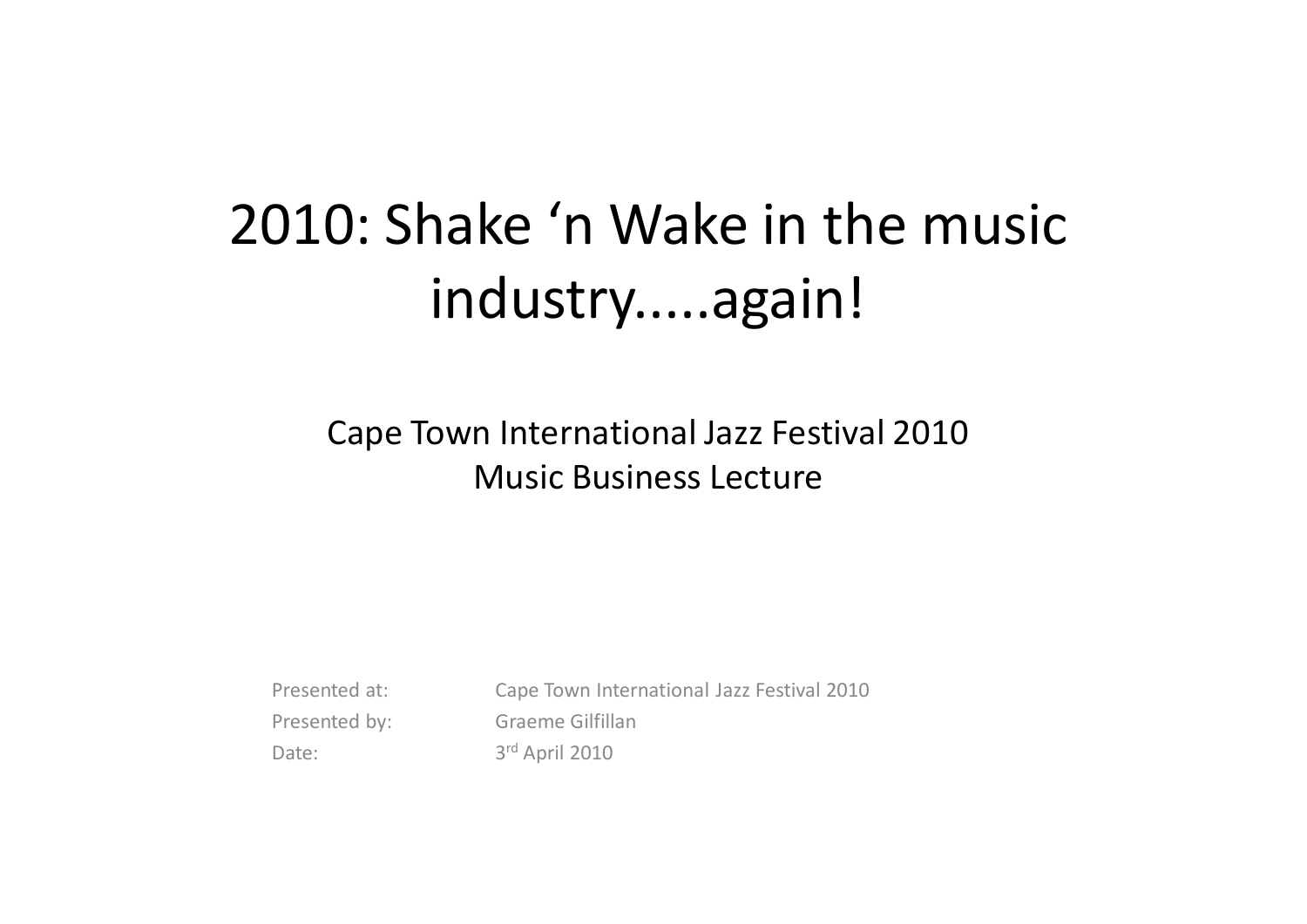#### **Contents**

- 1. 2010 State of affairs in SA Music Industry
- 2. Knowledge and its link to the music industry
- 3. The seven sectors of the music business
- 4. Convergence comes home
- 5. Impact of Convergence
- 6. Customer choice the ultimate outcome
- 7. Influencers & info seekers
- 8. Noise, and the rising relevance of the 'chuppie' the brand
- 9. Performance the 'new' play
- 10. So now...........what to do?
- 11. What is the future of the 'entertainment product'
- 12. Do's and don'ts
- 13. So where to focus? And why?
- 14. Exclusivity........a real value proposition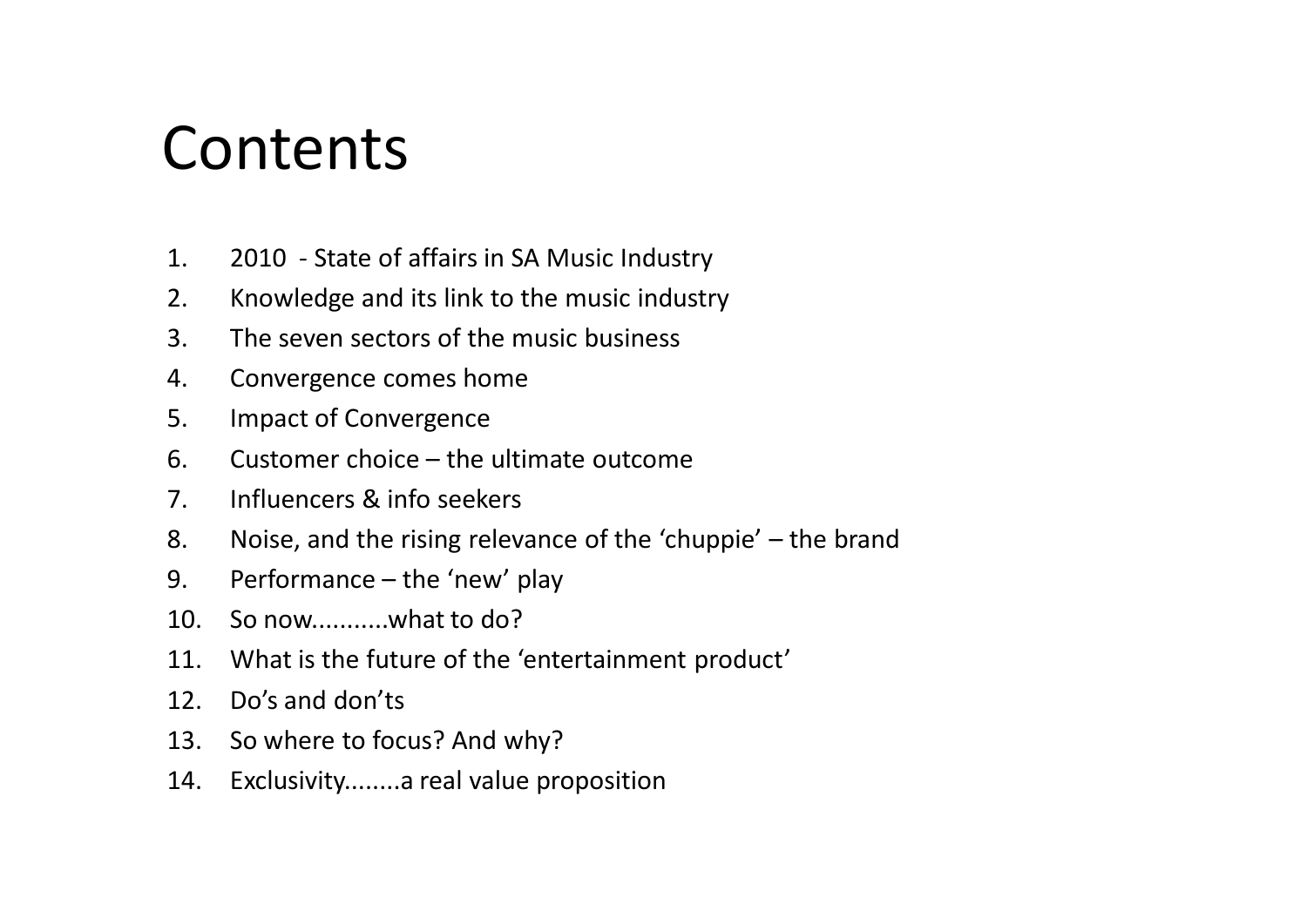# 2010 – State of Affairs in the SA Music Industry

- Very serious change is upon the industry
- • Typical earners like the selling of recording (CD'S) have tanked.....gone south....and never coming back
- $\bullet$ How one makes money off a sound recording has changed
- $\bullet$ People have issues paying for air..............if there's another way
- $\bullet$ Performance and related sectors are the most important income generators
- $\bullet$  Knowledge and skills have never been as important as now, and the we were lied to when they said "you are school leaver"
- $\bullet$ Digitization has converged...no pun.....in full force
- •Customer choice rules
- •SA'S biggest market is SADC
- • 30+ SA artists............per weekend....now cross SADC borders EVERY WEEKEND exporting culture
- $\bullet$  And youth................where are the youth? Groove culture...dance...big..as in huge and the hunger for knowledge is serious
- $\bullet$  The major record companies have long lost the capacity for organic growth, mainly young black businesses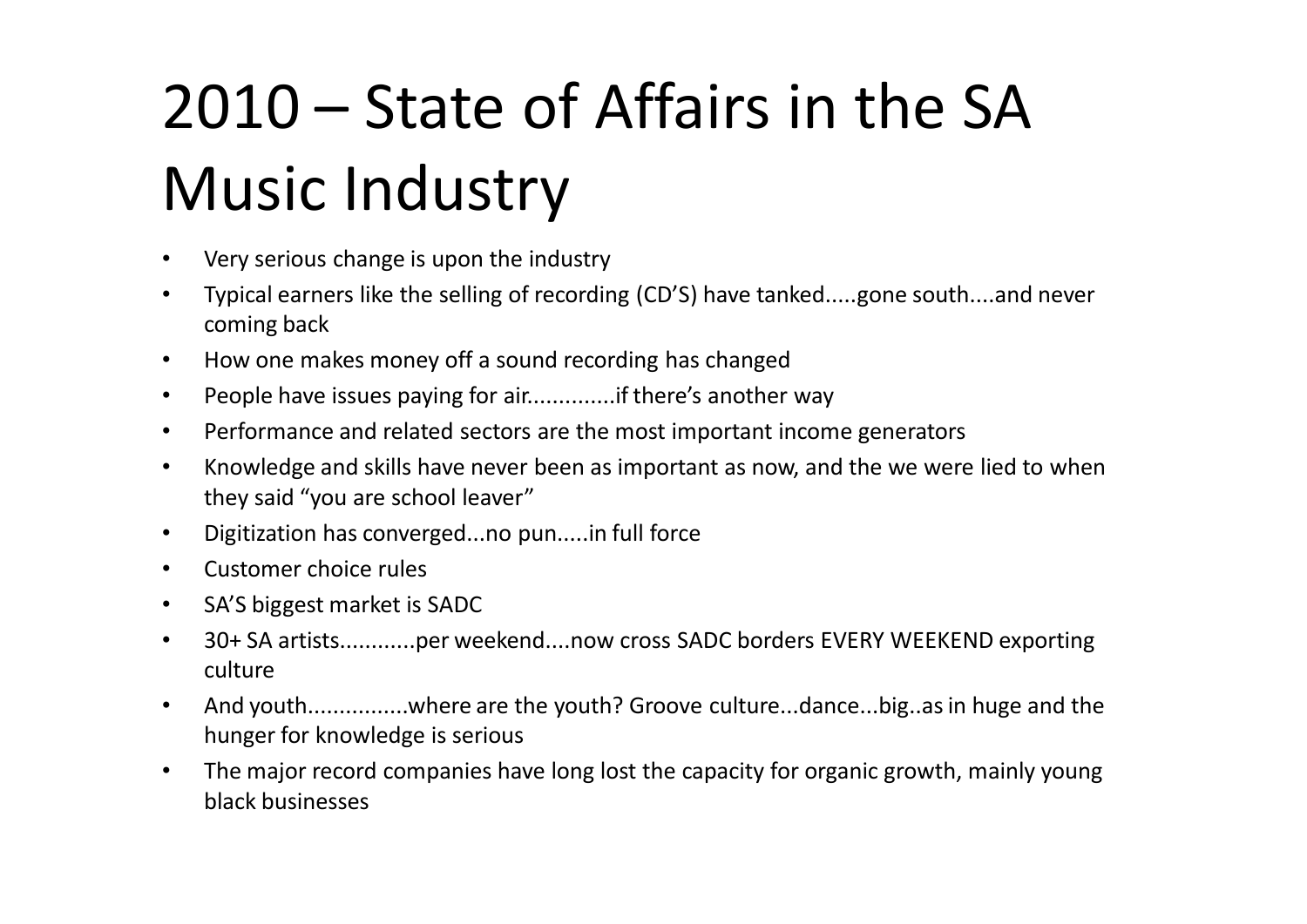## Knowledge and its links to the music industry

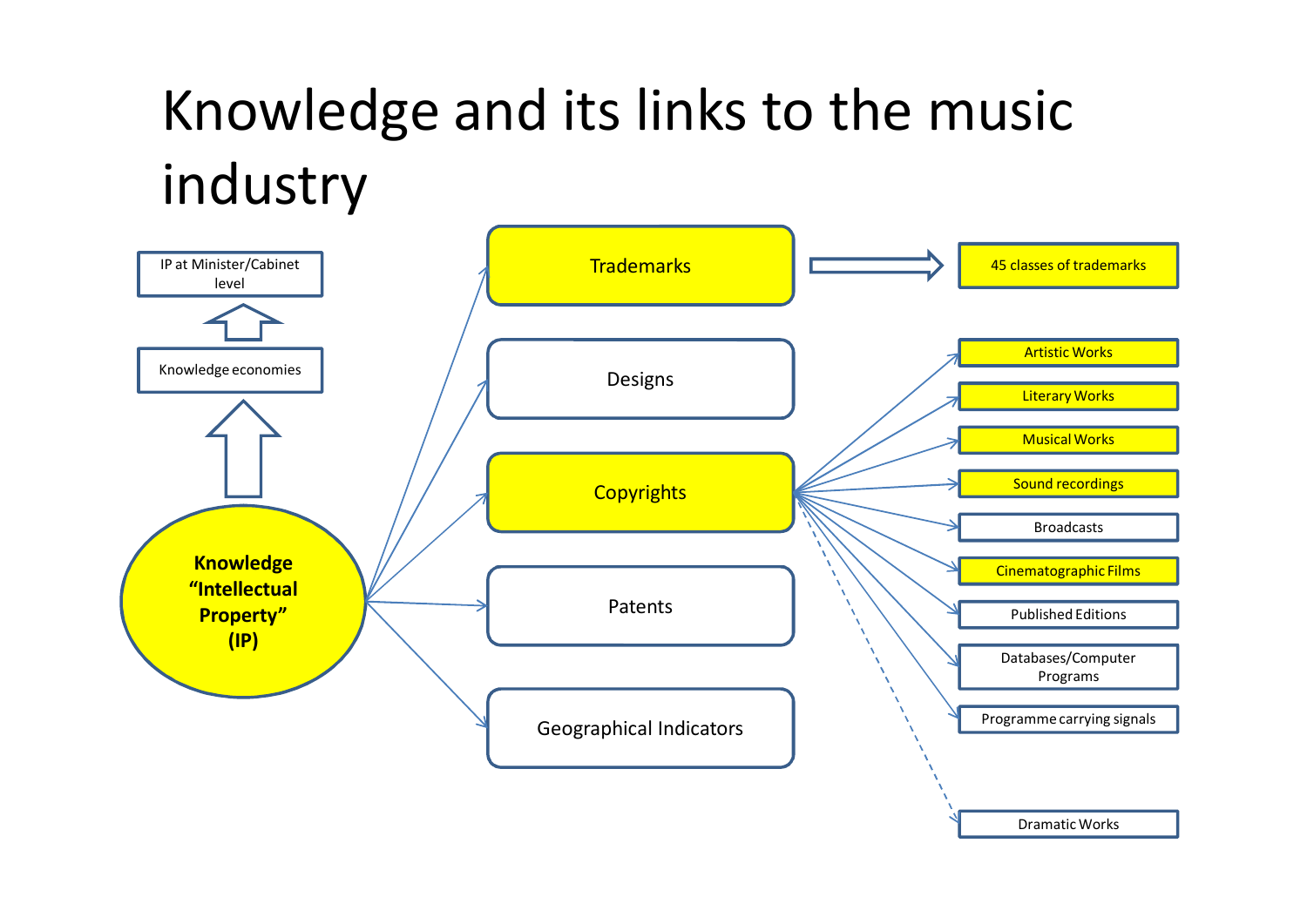# The Seven Sectors of the Music Business

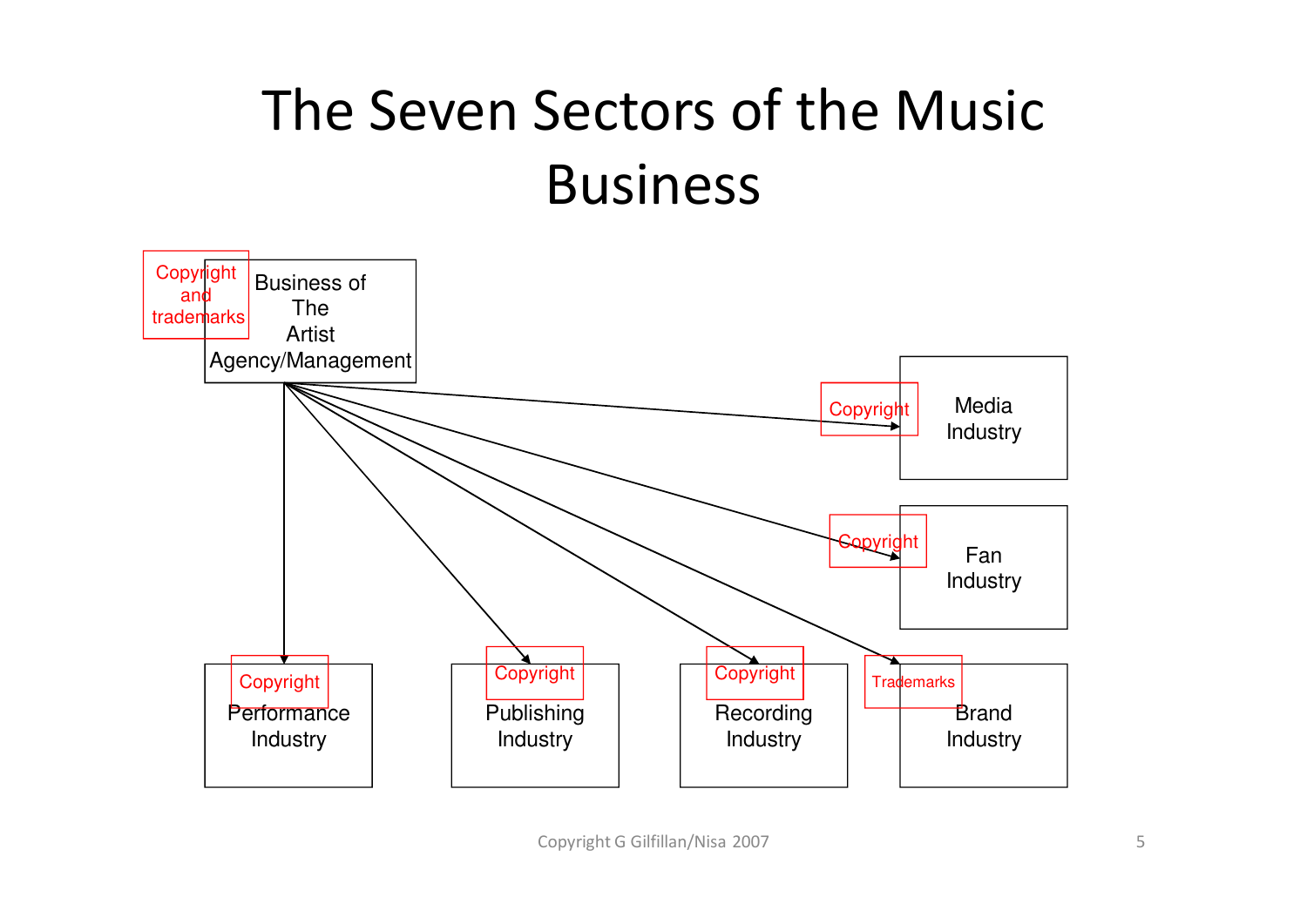#### Convergence comes home

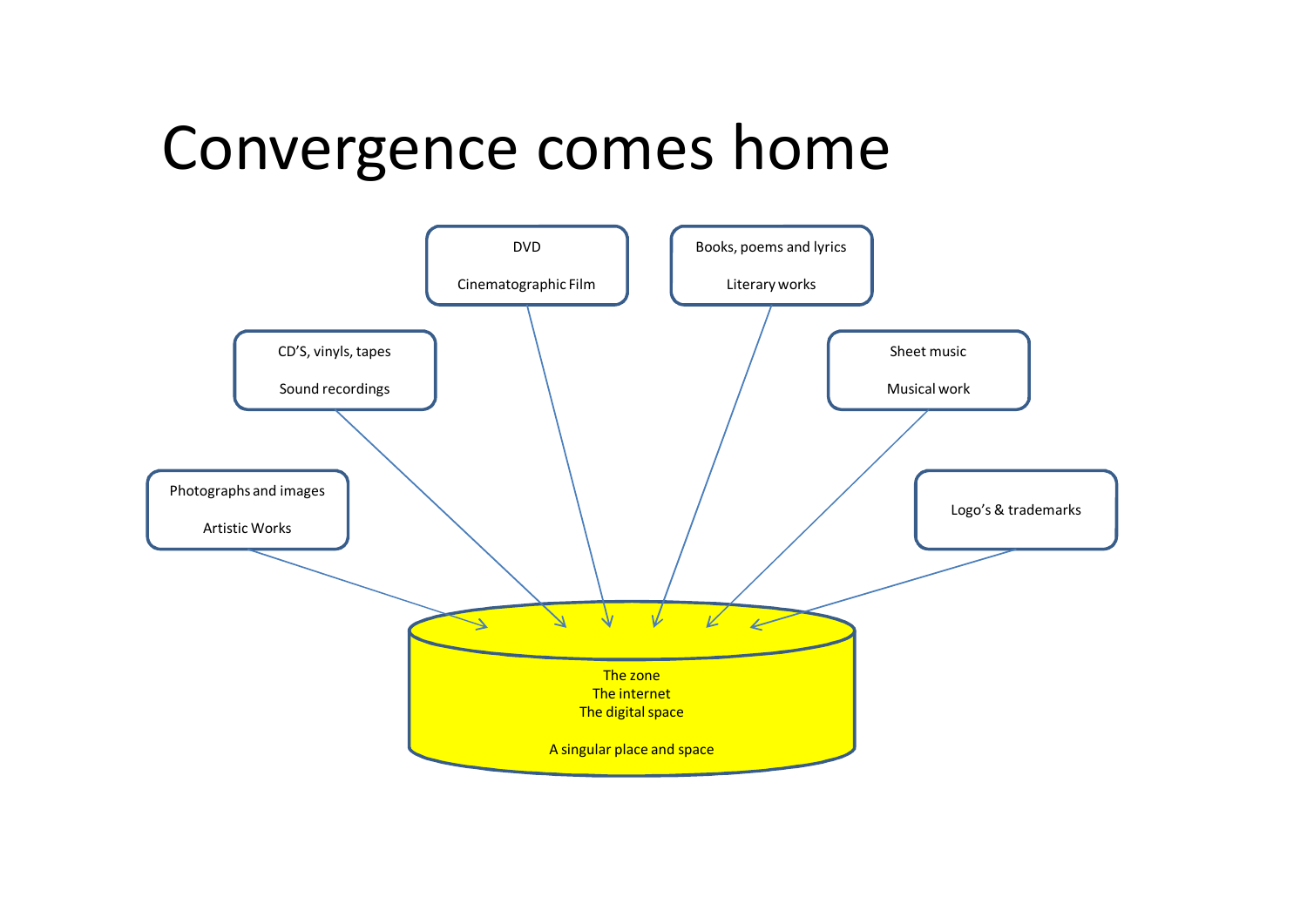# Impact of convergence

- Uncontrollable copying
- Collapse in the CD selling market 30% year on year decline over 3  $\bullet$ years
- • Disappearance of the tangible..the touchy feely
	- The future of the CD.....or the lack of a future
- Unlimited supply
- $\bullet$ Freefall spiral in price
- Value almost next to nil
- $\bullet$  A paradigm shift - "what sells is what can't be copied"
	- Being there.......
- $\bullet$  The ringtone ....a reality check
	- The EU/US experience and the role of ethics
	- Developing country's approach...
	- Callback tunz/welcome tones/ringback tunz
- $\bullet$ The flip and reverse between copying and performance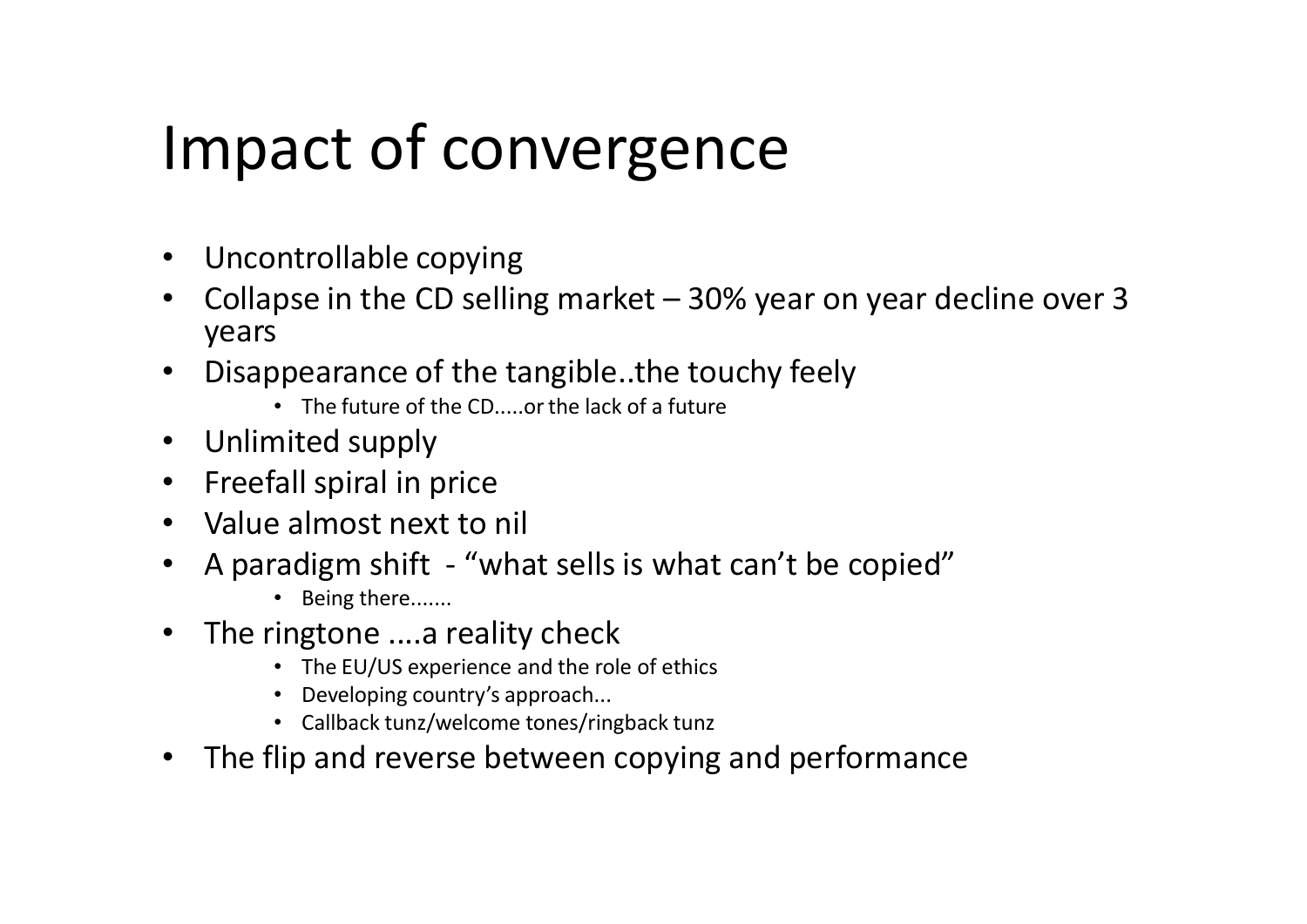# Customer Choice – the ultimate outcome

- The big winner....hands down is the customer...you and me
- The issue is choice...
- What to buy, when to buy, where to buy, from whom to buy, and if to buy at all
- 24/7
- The future of boundaries....if any at all
- An electronic age of influence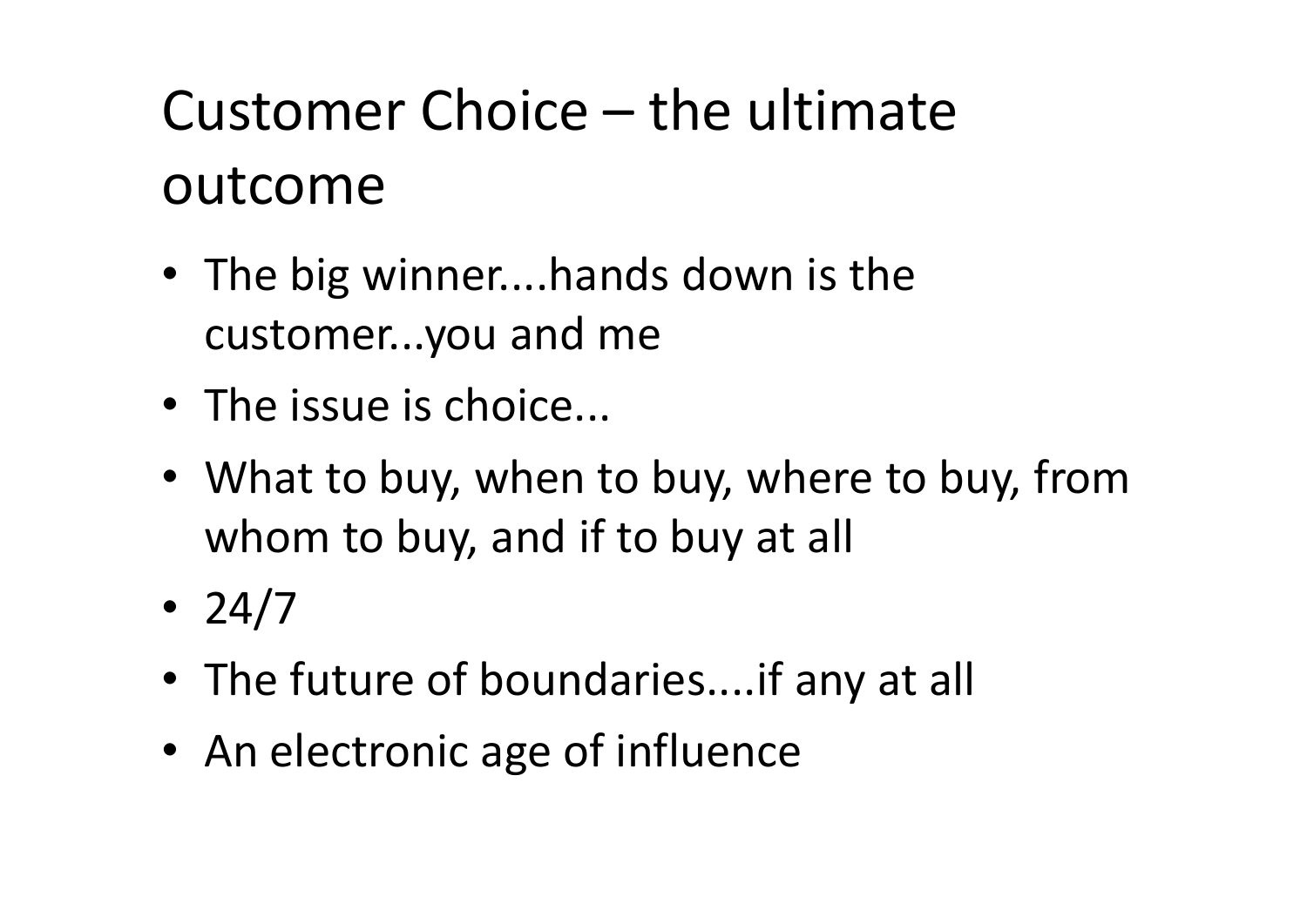#### Influencer's & Info seekers

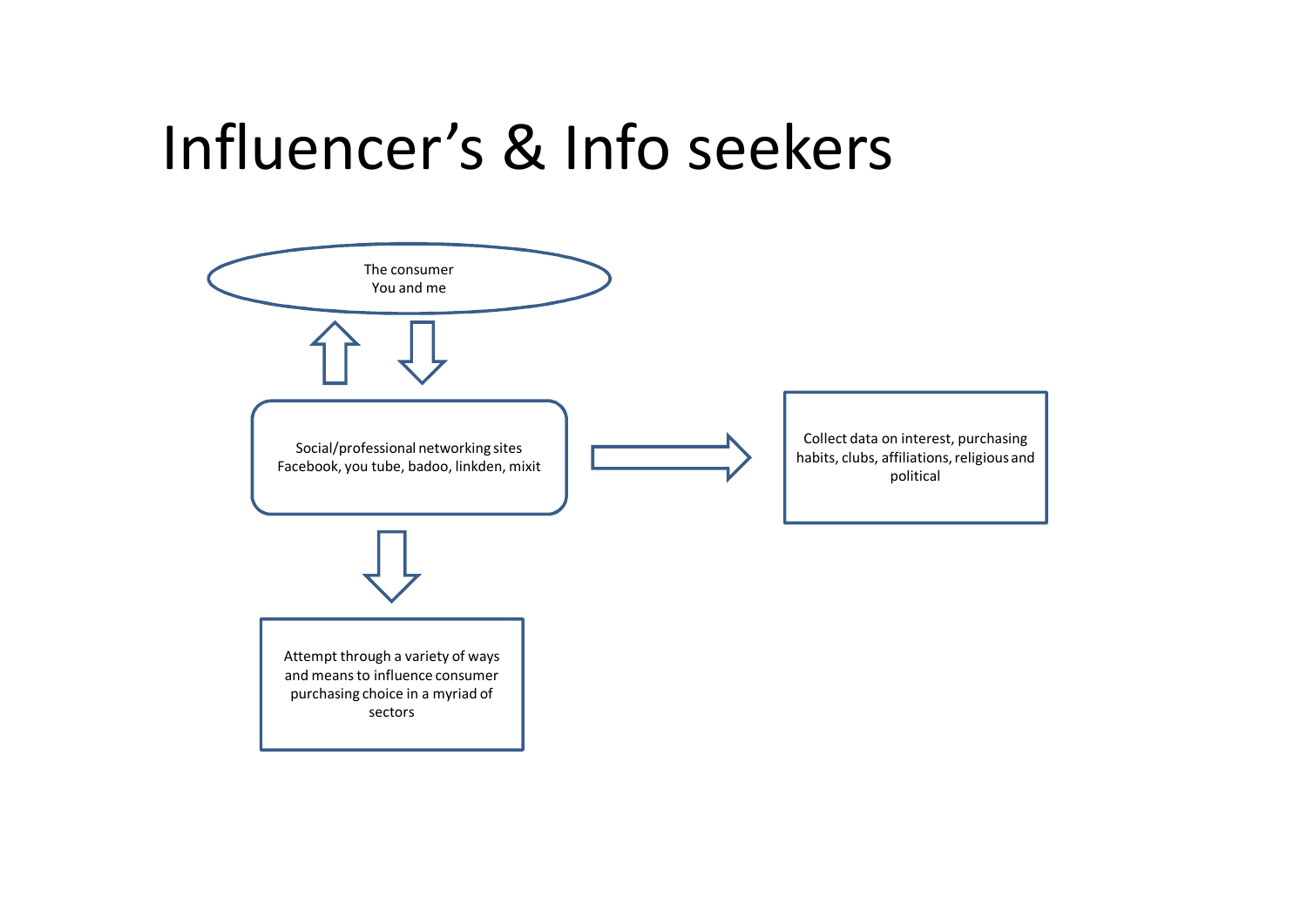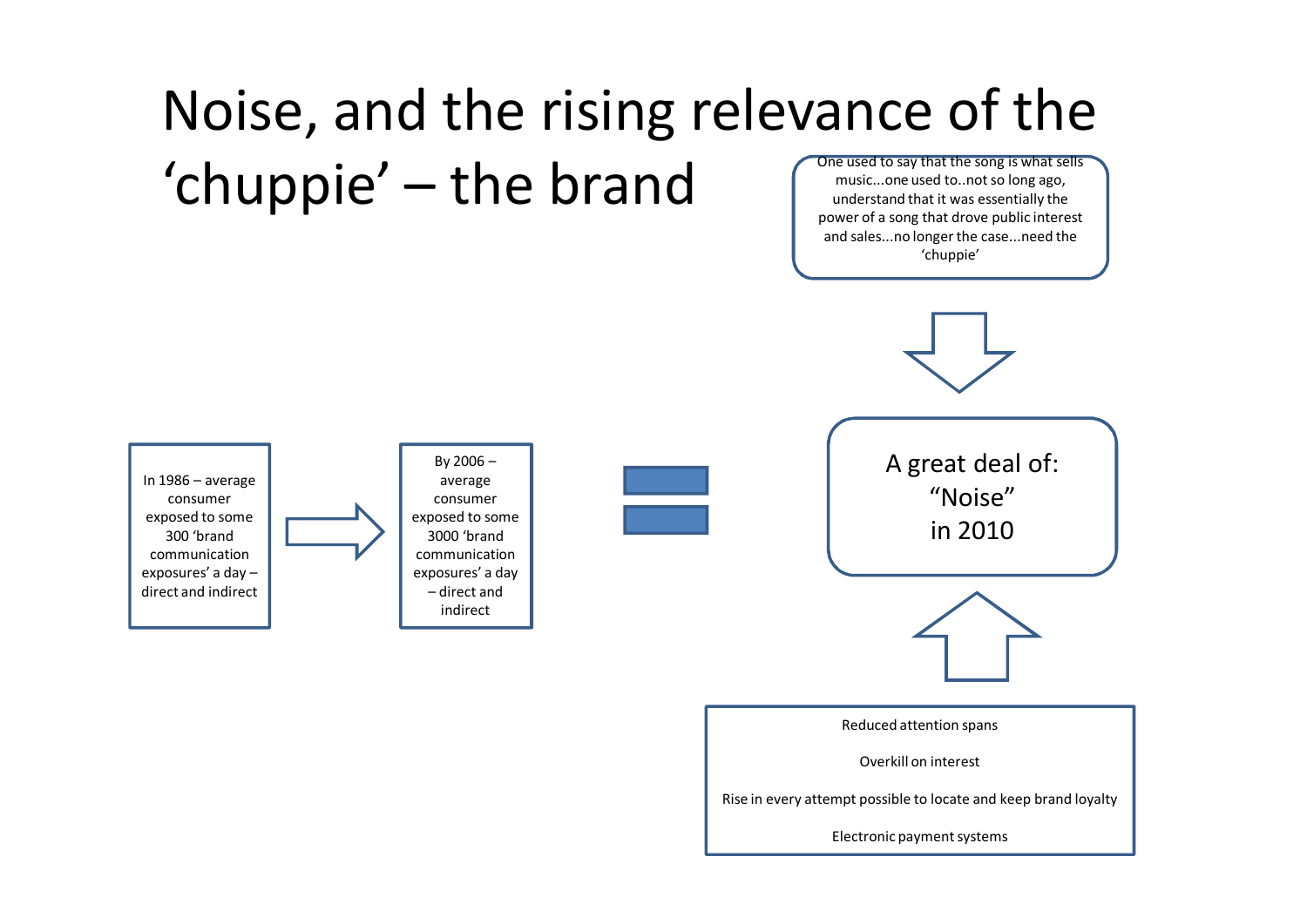### Performance – the 'new' play

For more than 40 years, the recording industry has been the biggest share of the music industry cake...to the extent of being 75%+ of the industry's income



In the last two years, performance (and related) has come to dominate more than 75% of the industry

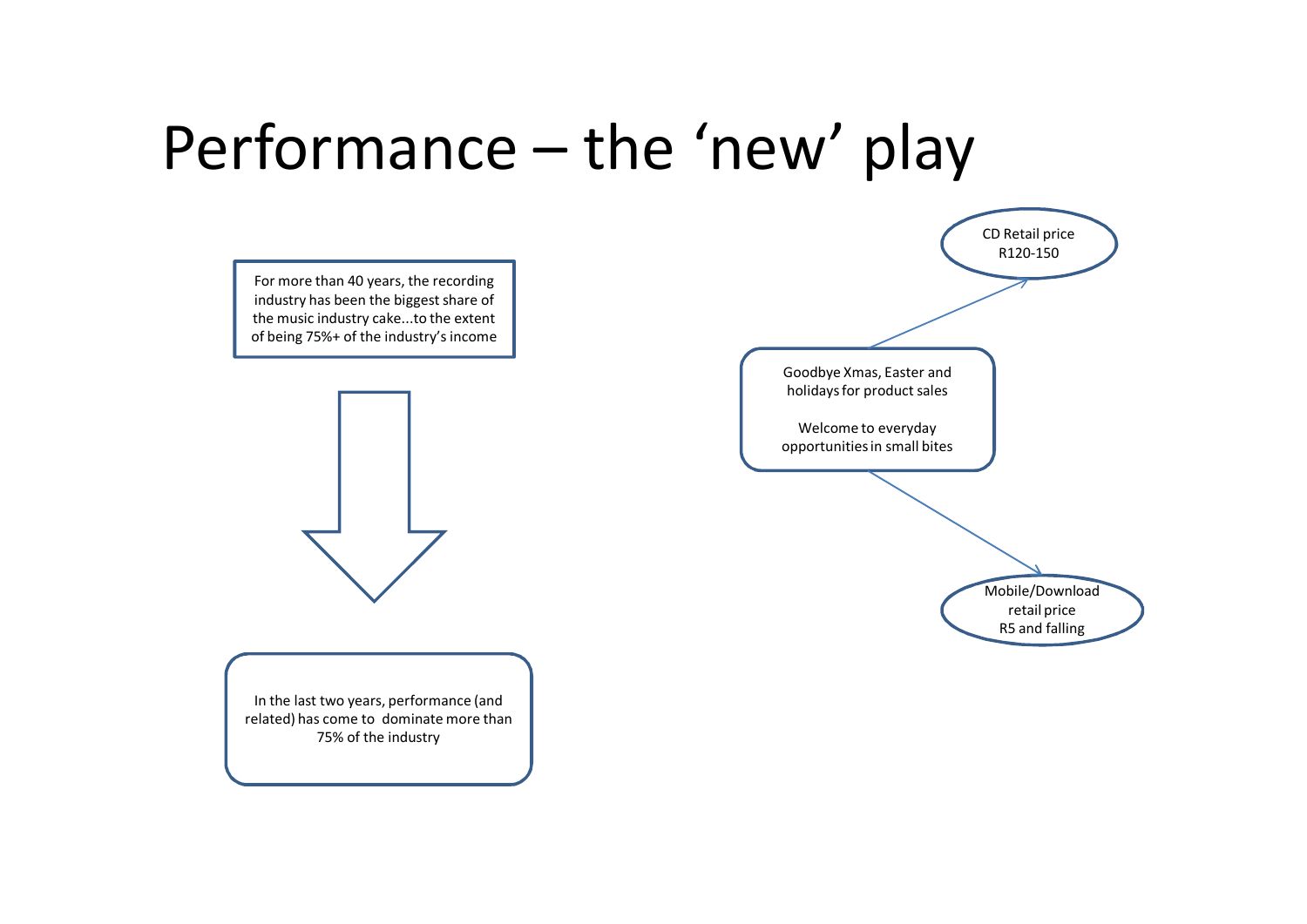#### So now.............what to do?

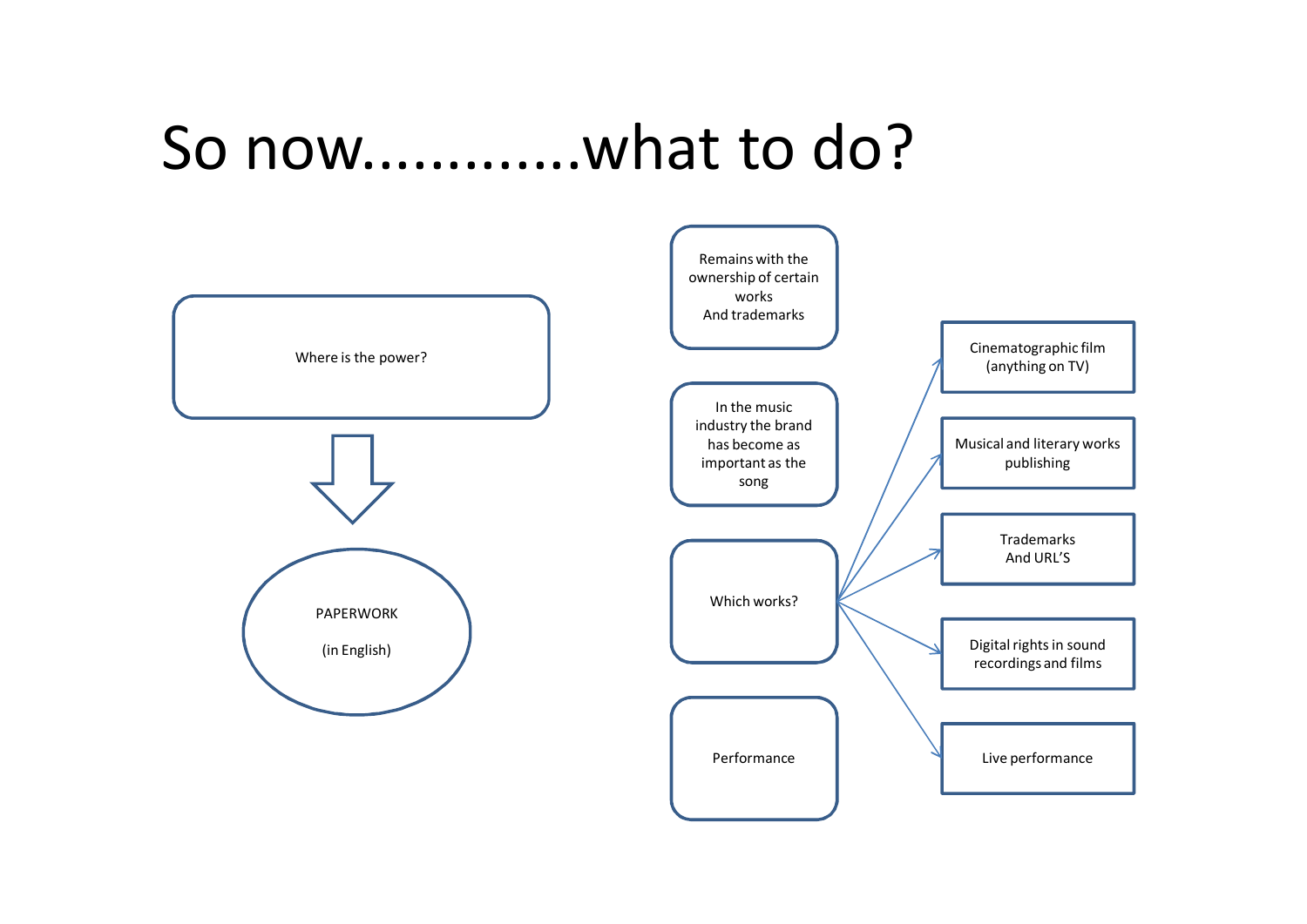# What is the future of 'entertainment product'

- Packaged goods
	- CD'S and DVD'S and tapes
- Digital/mobile
	- Downloads and tones
- Pay TV
	- The largest
- Theatrical
	- cinemas
- • Games
	- Ninetendo/seaga etc



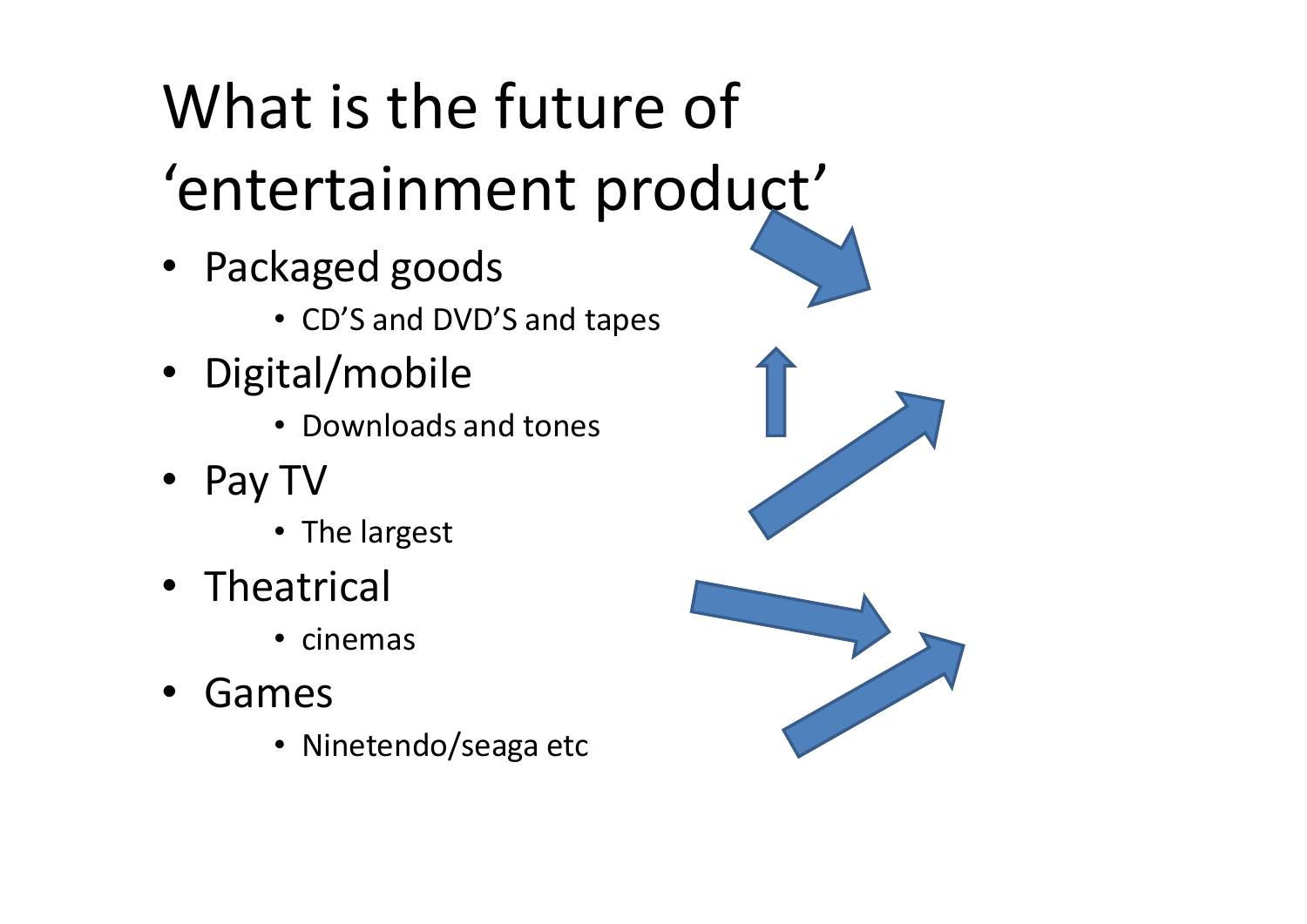### Do's and Dont's

#### •Do

- Separate out physical product and digital/mobile product deals.
- Have a relationship direct or indirect with the ownership of the underlying musical and literary works
- Own the URL of your brand
- Use exclusivity as a value proposition
- Make sure you never ever touch Creative Commons
- Be very careful of the English language
- Record as cheaply as possible
- Use tech to the max
- Understand that many of your rights belong to those not yet born legacy issue

#### •Don't

- Distribute digital product through physical distribution
- Bother owning a brand if you cant own the URL
- Make your best products non-exclusive
- Include digital in compilation licences
- Touch creative commons licenses....ever
- Try the DIY approach with everything
- Spend a lot of money making a recording
- Abuse technology
- Put your heirs into poverty, by signing away your rights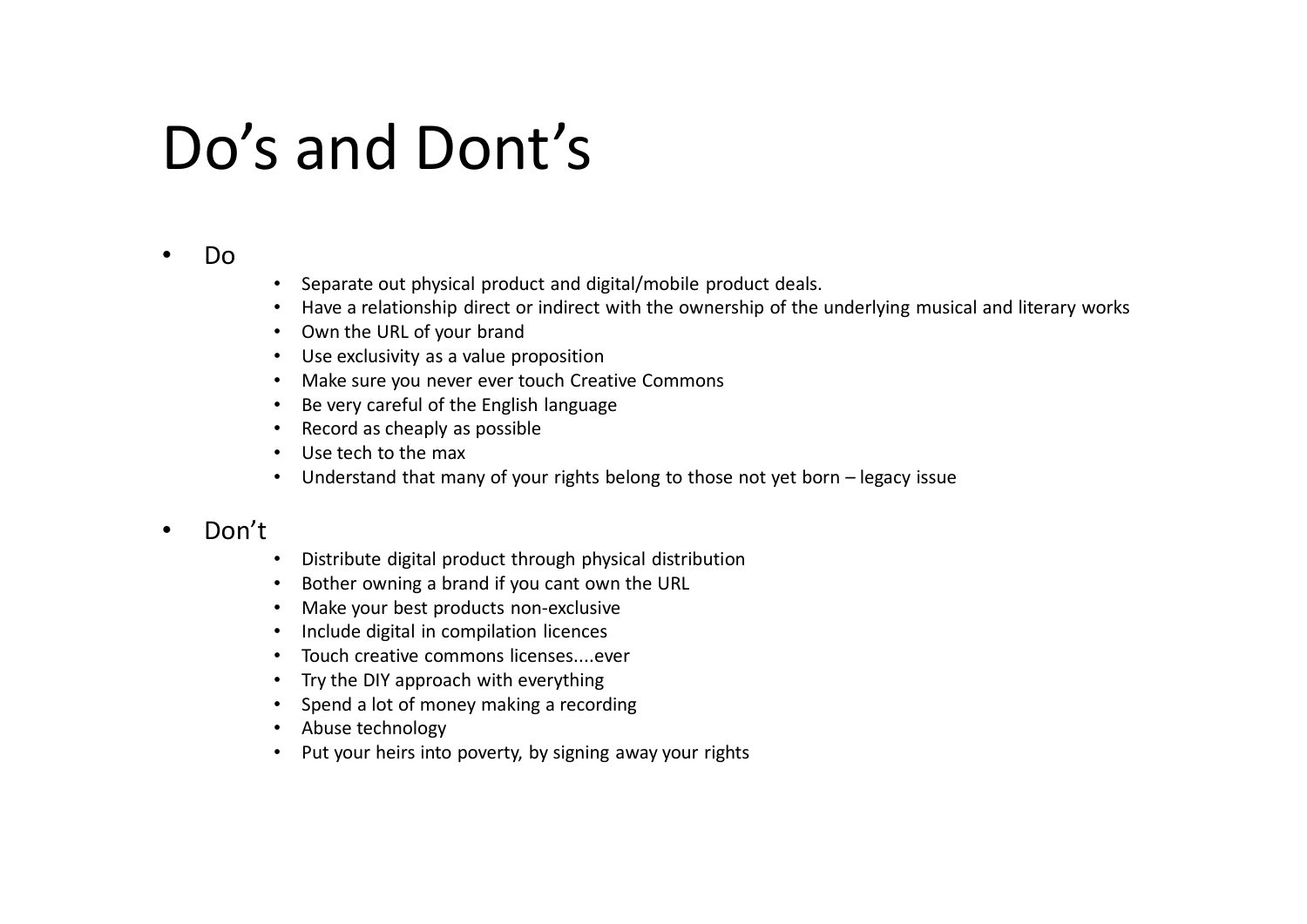# So where to focus? And why?